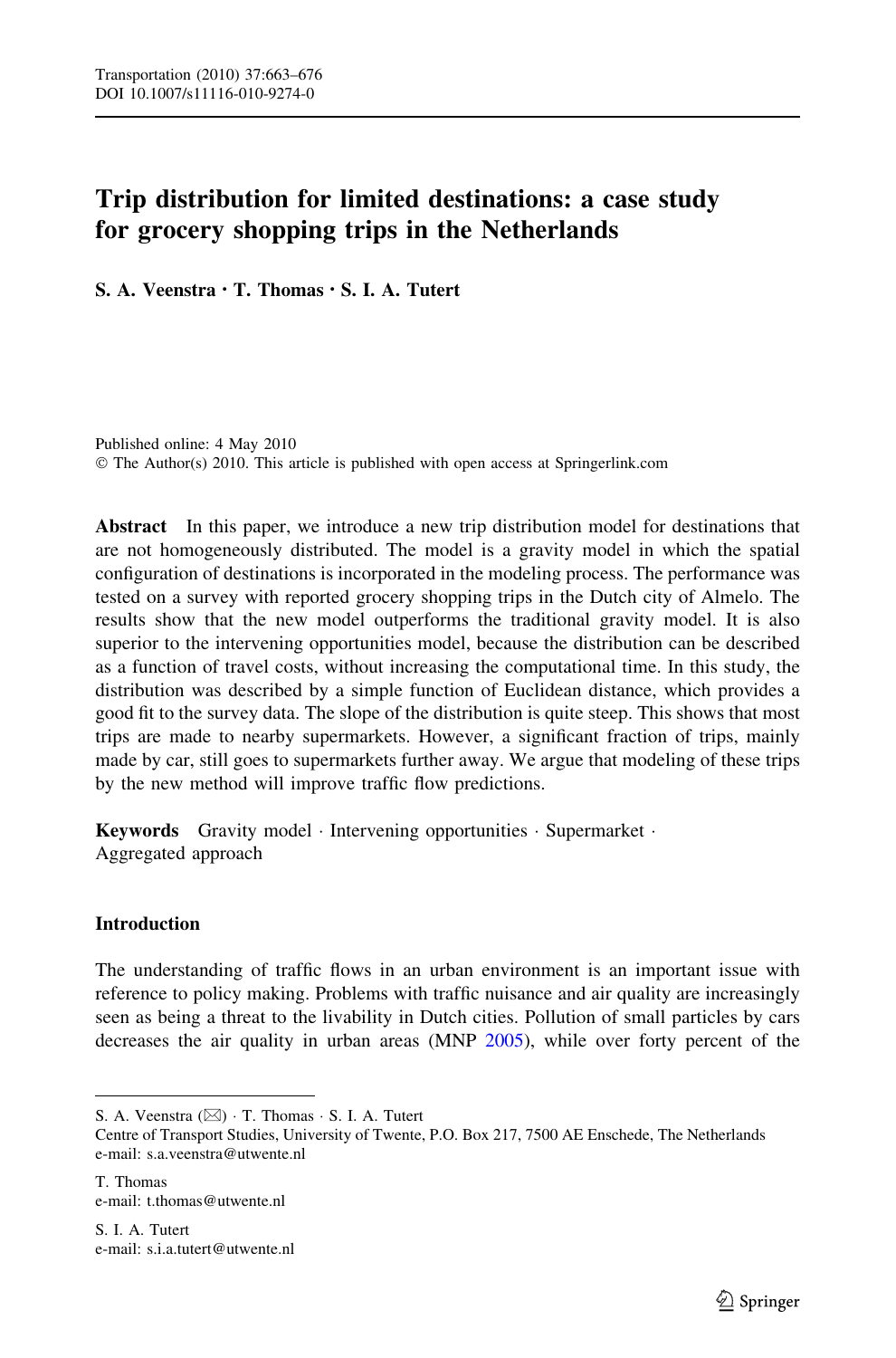population in Dutch cities also indicated that they experience traffic nuisance as an impediment to the livability of residential areas (CBS [2008\)](#page-13-0).

A better insight to traffic flows will help local policy makers to implement policies regarding urban traffic. This requires reliable data on the different trip purposes. According to the Dutch National Travel Survey ([MON 2007\)](#page-13-0), on average more trips are made to grocery shops than to work. A good description of trip generation and distribution for these trips is therefore important. In this paper, we use high resolution survey data from the Dutch city of Almelo to model the distribution of grocery shopping trips.

There are several methods to model trip distribution. Among others, Ibrahim [\(2002](#page-13-0)) and Jang ([2005\)](#page-13-0) used disaggregated models to describe the generation and distribution of shopping trips. These methods model individual choices of travelers. By including many relevant attributes, they can model several aspects of travel behavior and policy interventions simultaneously. However, due to many unknown factors, it is almost impossible to model how each individual values an alternative, and the evaluation of the results is also not straightforward. Most practitioners in the Netherlands therefore still use aggregated methods to model trip distribution, especially in the case of shopping trips, e.g. (Simma et al. [2004\)](#page-13-0). In our study, aggregated observations are parameterized by a simple empirical model, for which the results can be inspected visually. Although this approach is not often used in traffic engineering, we will show that it provides reliable results that can be interpreted in a straightforward way.

The traditional gravity model (e.g. Ortuzar and Willumsen [2001](#page-13-0)) is probably the most popular aggregated method. Within gravity models a 'deterrence function' is used to describe the propensity to travel at increasing generalized costs. This function is often presented in the form of a power law, an exponential function or a combination of both (Ortuzar and Willumsen [2001\)](#page-13-0). A different approach to estimate the aggregated trip distribution is to use the concept of intervening opportunities, which was proposed by Stouffer ([1940\)](#page-13-0). In this method, the number of persons going to a particular destination is inversely proportional to the number of intervening opportunities between the origin and destination.

In the past, a few comparisons were made between the traditional gravity (TG) model and the intervening opportunities (IO) model. In general, both models performed comparably [\(Chen 2005\)](#page-13-0). Eash [\(1984](#page-13-0)) stated that the TG model and the IO model are fundamentally the same as they both can be derived from the entropy maximization approach (Wilson [1974](#page-13-0)). The difference between the models arises from the approach to determine the disutility. Within the TG model the disutility is described by travel costs, while in the IO model the disutility depends on the number of intervening opportunities (Cascetta et al. [2007;](#page-12-0) Akwawua and Pooler [2001\)](#page-12-0). IO models are especially useful for trip purposes, in which the opportunities are not homogeneously distributed, but form discrete attraction points in the urban environment. In an effort to make a unification of both aggregate approaches, the gravity-opportunity model was developed. This model can be seen as an IO model in which deterrence as a function of travel costs is included (Cascetta et al. [2007\)](#page-12-0). However, for this model the computational complexity is substantial [\(Chen 2005](#page-13-0)).

In this paper, we introduce an aggregated method to model trip distribution for the shopping purpose. The model is based on the gravity method, but, like IO models, it takes the spatial configuration of supermarkets into account. However, this is done without introducing extra computational time. In "Data" section, we describe the data. In ''[Method](#page-3-0)'' section, we introduce the new model and we shortly summarize how we applied the TG, the IO and the new model to our sample. In ''[Results'](#page-8-0)' section, we compare the results of the three different models. "[Conclusions](#page-11-0)" section provides conclusions.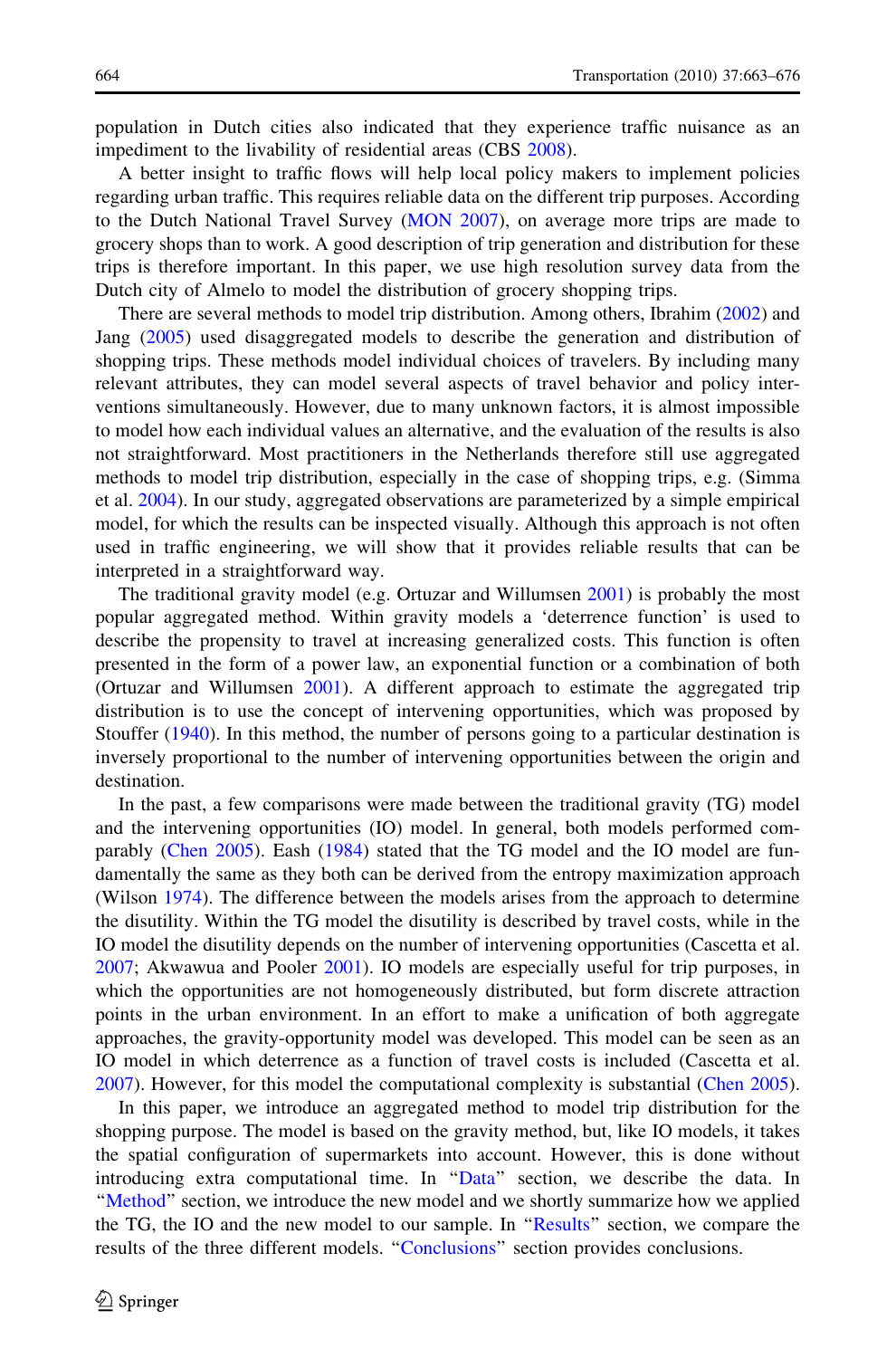# <span id="page-2-0"></span>Data

In the Netherlands and in many other countries, data from National Travel Surveys (NTS) are used to describe traffic flows. The Dutch NTS (MON) is a large survey which is carried out each year. In the questionnaire of the MON respondents are asked to fill in which trips they have made at a given day. The MON survey, however, is not very suitable for estimating the distribution of grocery shopping trips. First, short non-commuting trips are underreported, because these trips are more easily forgotten by respondents (Clarke et al. [1981;](#page-12-0) Stopher and Greaves [2007](#page-13-0)). Since underreporting is distance dependent, the distribution is also affected by this bias. Secondly, the spatial resolution of MON is relatively poor and precise distance estimates are lacking.

For these reasons, we used data from a local survey, Omnibus, which was conducted in the Dutch city of Almelo for many subsequent years. In general, the main objective of this questionnaire was to acquire information on the attitudes and behavior of its inhabitants. One person per household is asked which two supermarkets are visited most frequently, what their corresponding frequency rates are, and which mode of transport is used. Both the location of the household and the supermarkets are known on a Dutch postal 6 zone level. An average postal 6 zone in the municipality of Almelo is  $0.04 \text{ km}^2$ . This resolution is high enough for a reliable estimate of the distribution for grocery shopping trips. Figure 1 shows the distribution of the population and the locations of the supermarkets in Almelo. The cross-section of the figure is about 5 km.



Fig. 1 Population and location of supermarkets in the neighborhoods of Almelo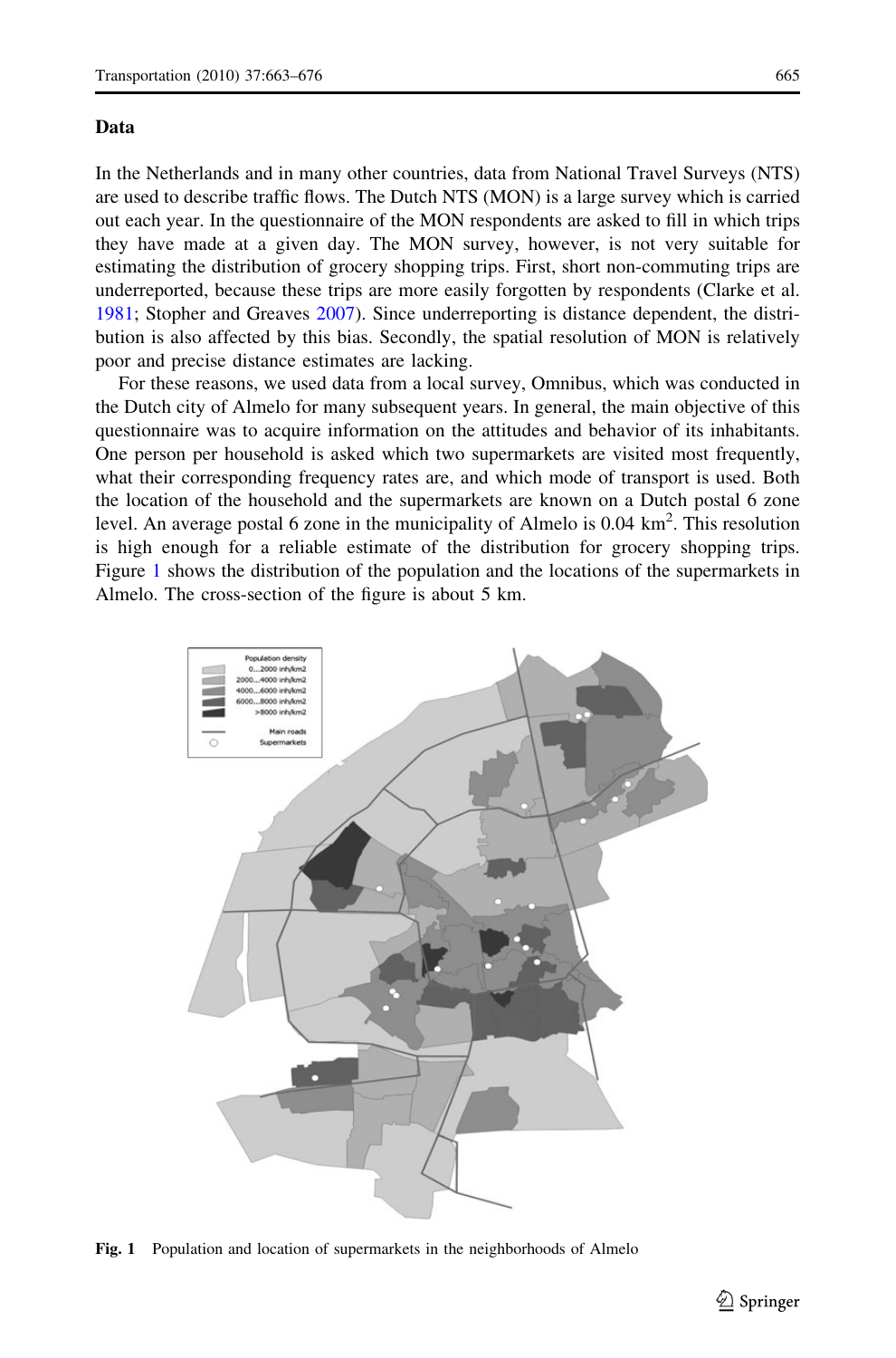<span id="page-3-0"></span>The Euclidean distance between the centroids of the postal 6 zones was taken as an indicator for the deterrence. For internal trips (when the residents and supermarket are in the same zone), the Euclidean distance was calculated by  $0.5r$  with r being the radius of the postal 6 zone. Although Euclidean distance is strongly correlated with network distance, network distance and travel time may be better indicators for the deterrence. However, these variables are difficult to obtain, because estimates are often biased for short distances (e.g. Chalasani et al. [2004;](#page-13-0) Witlox [2007;](#page-13-0) Thomas and Tutert [2008\)](#page-13-0). We lacked reliable information on network distance and travel time.

Despite the comprehensive information on travel behavior, the Omnibus questionnaire has its drawbacks. Although the sample is representative for the types and locations of the households in Almelo, it is not representative for the entire population of Almelo, because it contains more women and relatively fewer workers. We, however, assume that the trip distribution of the respondents is comparable to those of other household members. Also, respondents can only report on two supermarkets, while they might visit a third or fourth supermarket. Although it is hard to estimate the effects of this bias, we think that it has little effect on the distribution as function of distance. Finally, only supermarkets within Almelo are considered. Supermarkets in neighboring villages are not taken into account. To avoid biases in the choice set, households in the border zones of Almelo were excluded from the sample.

By combining the databases from 2001 to 2007, we obtained a data set with 8700 cases. For this sample, it is possible to compare the performance of different distribution models. A major limitation, however, is that the distribution for just one city is estimated. Although it is quite likely that this distribution is valid for other cities in the Netherlands as well, no data were available to test this.

# Method

In this paper, we distinguish three distribution models. First, the distribution of grocery shopping trips is estimated by the traditional gravity (TG) model. In this estimate, the spatial configuration of supermarkets is not included in the modeling process. This will appear to be a disadvantage. Secondly, the distribution is estimated by the intervening opportunities (IO) model, which takes the spatial configuration of supermarkets into account. However, in the traditional IO model the distribution is not described as function of other attributes, like distance. The advantages of both the TG and IO model are combined in a new gravity model, which is called the limited destinations (LD) model. In the LD model, the distribution is described as function of distance, while the spatial configuration of supermarkets is also included in the modeling process. In the '['Traditional](#page-4-0) [gravity model'](#page-4-0)', ''[Intervening opportunities model'](#page-5-0)', and ''[Limited destinations model](#page-6-0)'' sections, we describe the three models in more detail. In ''[Goodness of fit'](#page-7-0)' section, we explain how we estimated the quality of the models by a likelihood measure.

For the three models, the distribution function is estimated from the survey data. The number of residential postal zones, I, is 1956. The number of supermarket zones, J, is 18 (20 supermarkets situated in 18 postal 6 zones). The origin destination matrix,  $T_{ii}$ , is thus an I by J matrix of 1956 rows by 18 columns. The observed OD matrix from the survey,  $T_{ij}^{\text{obs}}$ , gives the total of reported trips from *i* to *j*. Thus, each OD pair contains the sum of the number of trips of each respondent. Both the first and second most frequently visited supermarket were taken into account, by giving them weights according to their reported trip frequencies.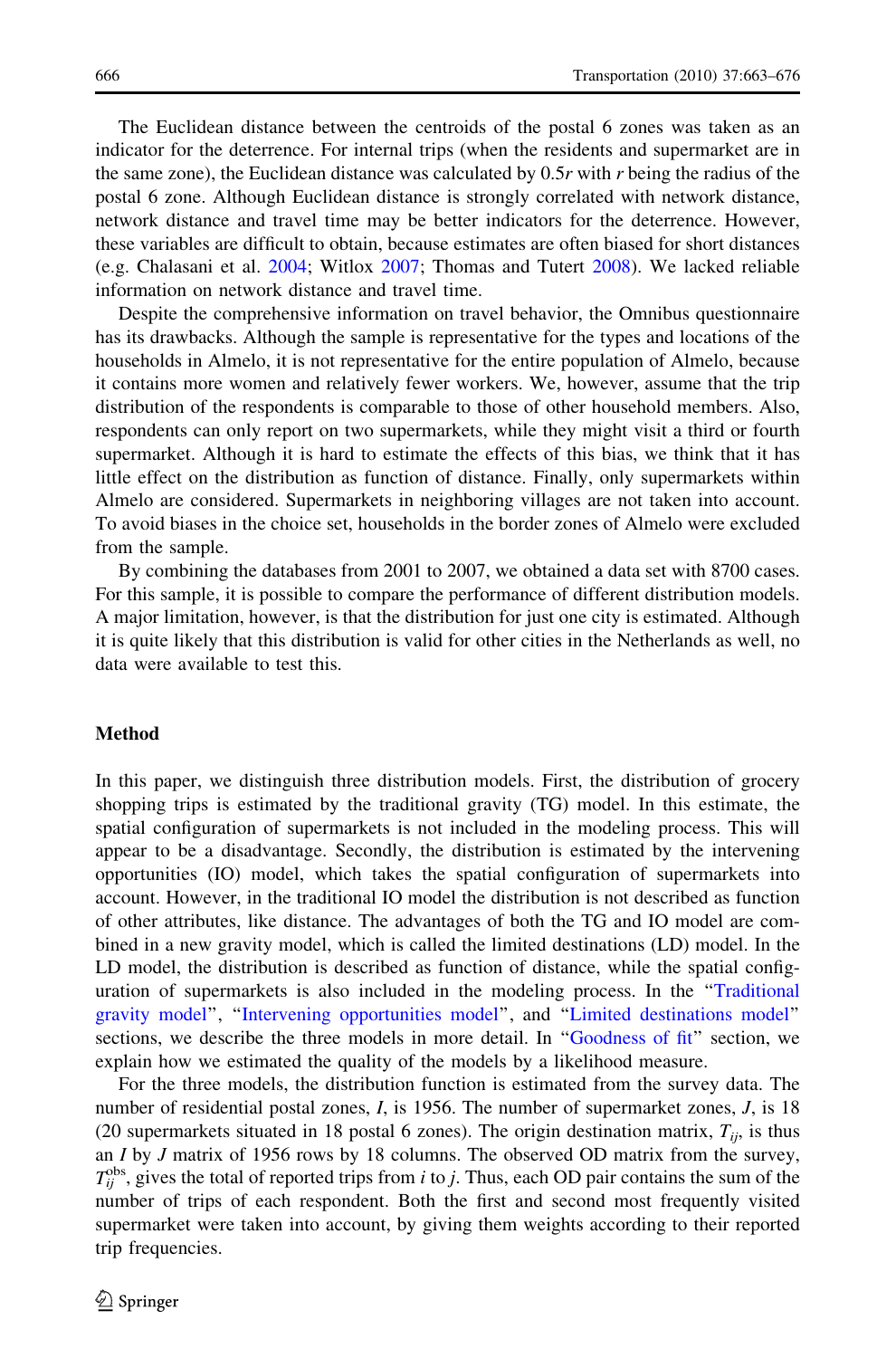<span id="page-4-0"></span>In the OD matrix, the total of row i is equal to the number of trips made from origin i, and the total of column  $j$  is equal to the number of trips made to destination  $j$ . The observed row totals are equal to the sample production rates per zone,  $O_i^{\text{obs}}$ . For commuting, the observed column totals are equal to the sample attraction rates per zone, because in a saturated labor market, the number of trips to a working zone is equal to the number of opportunities, i.e. jobs, in that zone. However, this is not the case for shopping trips. The number of trips to a supermarket is proportional to the intrinsic attraction (e.g. characteristics of the supermarket), but also depends on the location of the supermarket. If a supermarket is located in the proximity of many residents, and at the same time near few other supermarkets, it will attract many shoppers. This so called attraction is in fact the result of the way shoppers and supermarkets are distributed throughout the city.

It is not trivial to disentangle the intrinsic attraction from this distribution effect. Many authors (Simma et al. [2004](#page-13-0); van Riet and Hospers [2003;](#page-13-0) CROW [2007](#page-13-0)) use the amount of floor space of a supermarket as a measure for the intrinsic attraction. The data of shopping behavior in Almelo show the same pattern. A supermarket with twice the size of an average supermarket will attract roughly twice the number of customers. The attraction is therefore assumed to be directly proportional to the floor space of a supermarket. The observed intrinsic trip attraction of zone j,  $D_j^{obs}$ , can thus be defined as the total floor space of supermarkets in zone j times a normalization factor, which is the ratio between the total number of trips in the survey and the total floor space of all supermarkets in the survey. Note, however, that large supermarkets are often located in large residential areas, which means that the size of a supermarket may be the result rather than the cause of attractiveness. Also, other intrinsic characteristics like operating hours, economic activity in the environment, access to major roads, and transit stops, may influence the attractiveness of a supermarket.

It is difficult to estimate which attraction characteristics should be used. Moreover, it will sometimes be difficult to quantify certain characteristics. To get a feeling for the sensitivity of attraction measures, we also estimated the distribution in which all supermarkets have an equal intrinsic attraction. In that case, the observed intrinsic trip attraction of zone j,  $D_j^{\text{obs}}$ , is defined as the number of supermarkets in zone j times a normalization factor, which is the ratio between the total number of trips and total number of supermarkets in the survey. We find that the results are not significantly different for both attraction measures. In this paper, we only show the results for the former attraction measure, because this is in accordance with the literature.

#### Traditional gravity model

In the TG model the number of trips between  $i$  and  $j$  is estimated by multiplying the production  $O_i$  (total number of trips generated in origin i) and attraction  $D_i$  (total number of trips attracted by destination j) with the distribution values  $f_{ij}$ . We describe the TG model as follows.

$$
T_{ij} = f_{ij} * H_{ij} \tag{1}
$$

$$
H_{ij} = \frac{O_i * D_j}{\sum_i O_i} \tag{2}
$$

 $T_{ij}$  is the estimated OD matrix and  $H_{ij}$  is the production attraction matrix. The latter one provides the number of trips between  $i$  and  $j$  according to the production in  $i$  and attraction in  $j$ . The distribution values can be represented by a distribution function  $f$ . The function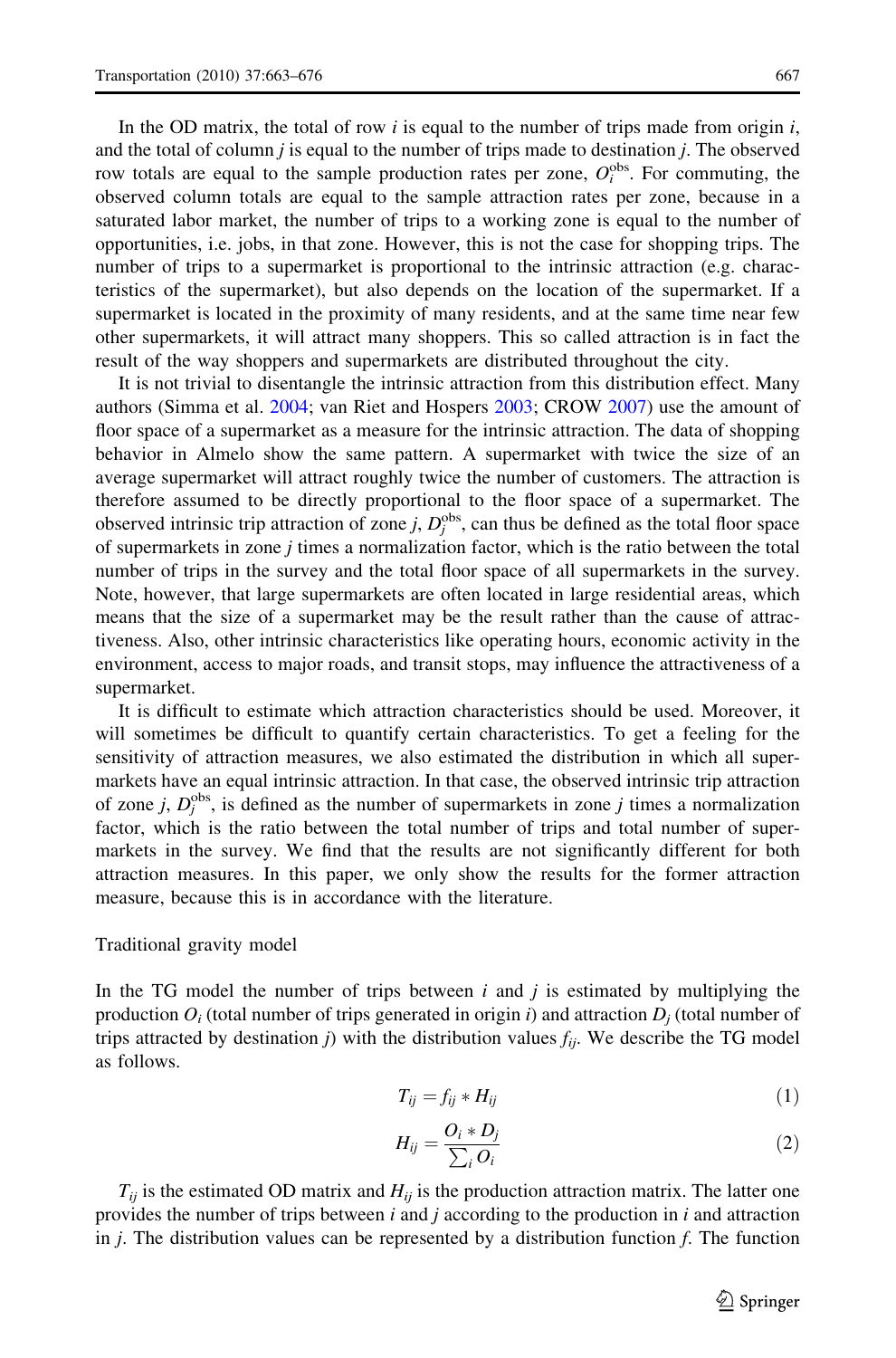<span id="page-5-0"></span>can be interpreted as a measure for the attractive force between origin and destination per unit of production (in the origin) and unit of attraction (in the destination). When the distribution function is independent of any attribute, i.e.  $f \equiv 1$ , the OD matrix is equal to the production attraction matrix.

The distribution can be modeled in different ways. The traditional approach is to adopt a function form and to calibrate the parameters subsequently. Thomas and Tutert ([2008](#page-13-0)) adopted a different approach. They searched for the most simple function form that follows directly from the survey data. We followed the same approach. For the observed OD matrix,  $T_{ij}^{\text{obs}}$ , and the observed production attraction matrix,  $H_{ij}^{\text{obs}}$ , trips with similar Euclidian distances were aggregated in nine Euclidian distance bins: 0–250, 250–500, 500– 750, 750–1000, 1000–1500, 1500–2000, 2000–2500, 2500–3500 and 3500–5000 m. These bins were chosen to ensure similar trip frequencies in each bin. Distances over 5 km were not taken into account because of the lack of supermarkets in the sample at those distances. For the bins, the observed distribution values  $f<sup>obs</sup>$  were calculated by:

$$
f^{\rm obs}(d) = T^{\rm obs}(d) / H^{\rm obs}(d)
$$
\n(3)

With  $T^{obs}$  being the observed trip length distribution,  $H^{obs}$  the observed production attraction distribution and d the average (weighted by  $T^{obs}$ ) Euclidean distance in each bin. In ''[Traditional gravity model'](#page-8-0)' section, the distribution values and function fit are shown and the results are discussed.

## Intervening opportunities model

In the previous subsection, the TG model is used to estimate the distribution. Given the distribution function, the TG model can also predict the probability,  $\pi_{ii}$ , that someone from zone i makes a trip to a supermarket in zone j. The number of trips from i to j is equal to this probability times the production in *:* 

$$
T_{ij} = O_i * \pi_{ij} \tag{4}
$$

With the restriction that  $\sum_j \pi_{ij} = 1$ , which makes the OD matrix single-constrained.

In the TG model (Eqs. [1](#page-4-0) and [2](#page-4-0)), the probability of visiting a supermarket in *j* depends on the distance between  $i$  and  $j$  (according to the distribution function) and on the intrinsic attraction of zone j,  $D_i$ . In the IO model, the probability  $\pi_{ii}$  does not depend on the distance between i and j, but on the amount of intervening opportunities. This amount is defined as the total or cumulative intrinsic attraction of supermarkets between  $i$  and  $j$ . In the IO method, orientation or direction does not play a role. If the distance between i and zone  $k$  is smaller than between  $i$  and  $j$ , supermarkets in  $k$  are considered to be intervening opportunities, even if zone  $k$  lies in the opposite direction.

The IO model consists of the following steps. For each origin  $i$ , the destination zones  $j$  are ranked according to their distance to i, i.e.  $j = 1$  for the nearest zone,  $j = 2$  for the second nearest zone, etc., and  $j = J$  for the zone furthest away. The probability  $\pi_{ij}$  that someone from zone *i* makes a trip to a supermarket in zone *j* is then estimated by (Wilson [1974](#page-13-0)):

$$
\pi_{ij} = \frac{\exp\left(-\alpha D_{j-1}^{\text{cum}}\right) - \exp\left(-\alpha D_j^{\text{cum}}\right)}{1 - \exp(-\alpha D_j^{\text{cum}})}
$$
(5)

Where  $D_j^{\text{cum}}$  is the cumulative attraction of intervening opportunities between origin i and destination zone j, including those in j, and  $\alpha$  is a positive scale parameter. The cumulative attraction can be calculated by iteration:  $D_j^{\text{cum}} = D_{j-1}^{\text{cum}} + D_j$ .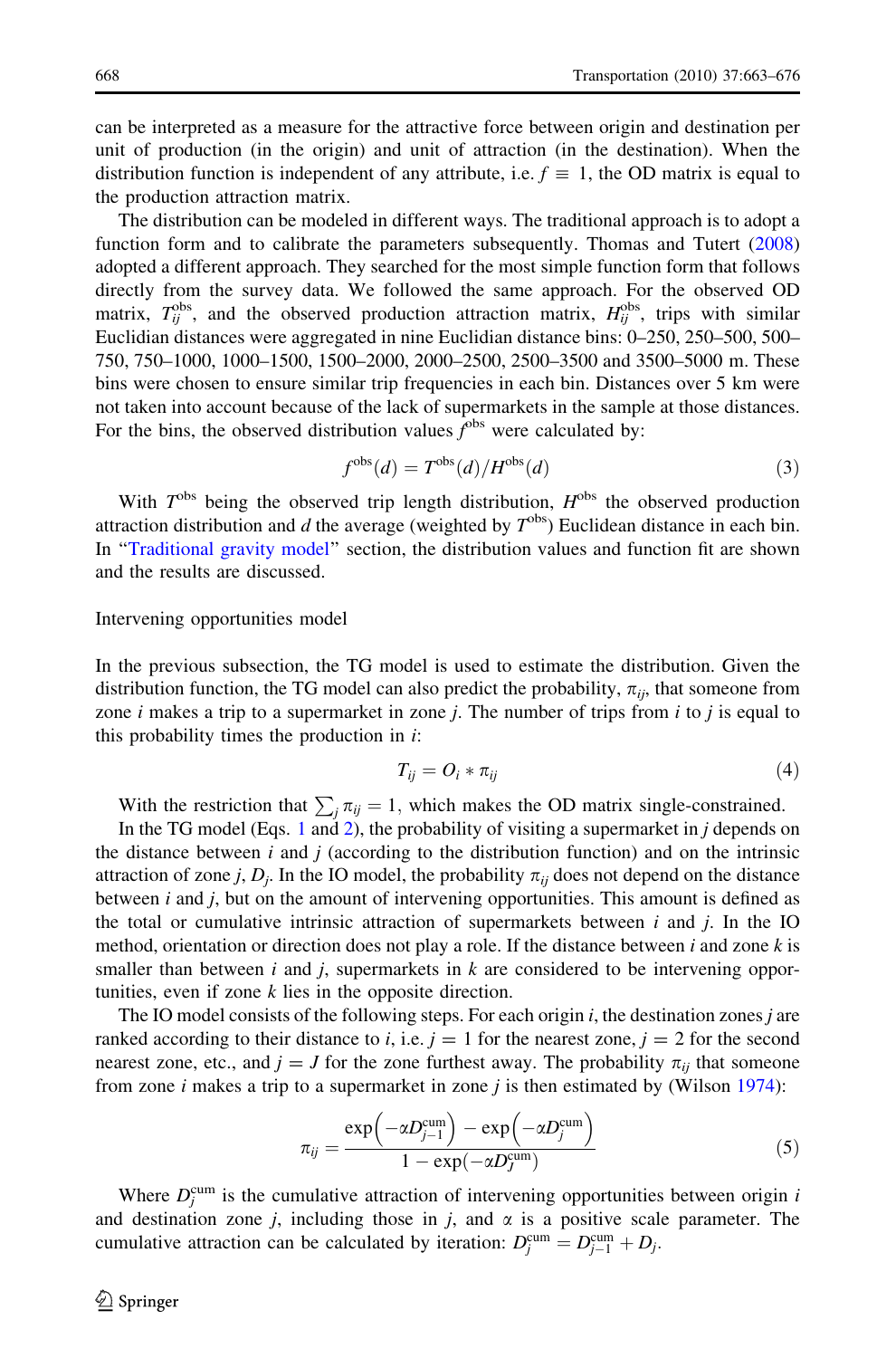<span id="page-6-0"></span>For the nearest zone,  $j = 1$ , the cumulative attraction in j is equal to the attraction in j,  $D_i$ , and the attraction in  $j - 1$  is equal to 0. The numerator is then equal to  $1 - \exp(-\alpha D_i)$ . From this, it follows that the denominator should be included to satisfy  $\sum_j \pi_{ij} = 1$ .

The parameter  $\alpha$  is calibrated by the survey data. A small value of  $\alpha$  corresponds with a distribution that slowly decays. In this case, not all travelers go to intervening opportunities, but some are still going to opportunities far away. A large value of  $\alpha$  corresponds with a steep decay of the distribution in which almost all travelers go to the nearest opportunities.

The parameter  $\alpha$  is actually origin specific. For our survey, it is time consuming and difficult with the available software to calibrate the  $\alpha$  of about 2000 origins and let them converge to a steady state. Also, a proper calibration of a location specific  $\alpha$  is complicated by the fact that for most origin zones, only a small number of trips was observed. Therefore, we estimate one  $\alpha$  value for all origins, which is probably the only way the IO model can be applied in practice. In ''[Intervening opportunities model](#page-9-0)'' section, the distribution for the IO model is shown and the results are discussed.

## Limited destinations model

Although the TG and IO model appear to be different, they are fundamentally the same (Eash [1984\)](#page-13-0). The disutility in the TG model also depends on the number of intervening opportunities. This is explained in the next example. Suppose that residents in  $i$  can shop in either a supermarket in zone  $j$  or a supermarket in  $k$ . The supermarkets have the same size, but the distance from *i* to *k* is smaller than from to *i* to *j*. Thus,  $\pi_{ik} > \pi_{ii}$  (and  $\pi_{ii} + \pi_{ik} = 1$ ). Suppose that the supermarket in  $k$  is closed. The intervening opportunity in  $k$  has disappeared and the respondents from i only have one alternative to do their shopping. Hence,  $\pi_{ii} = 1$ . This probability has changed, because it also depends on the number of intervening opportunities in  $k$ .

The problem of the TG model is not that the distribution is a function of distance (or travel costs), but that the spatial configuration of supermarkets is not included in the modeling process. For commuting trips, this is not a problem, because the activities, i.e. jobs, are homogeneously distributed throughout the city. Each postal zone contains jobs. However, when activities are not homogeneously distributed, but form discrete attraction points in the urban environment (see Fig. [1\)](#page-2-0), the configuration of opportunities should be taken into account. Consider an origin zone for which there are only opportunities far away. In the TG model, trips from this origin are aggregated in bins that also contain long distance trips from other origin zones. These other origins, however, could very well have nearby opportunities. The mixing of origins that have different configurations of opportunities leads to a bias in the distribution estimate. All trips from the origin without nearby opportunities have long distances. This origin therefore disproportionately contributes to the long distance trips. The distribution for long distances will thus be overestimated, and the slope of the estimated distribution will be shallower than the true slope.

To prevent this bias, a new model was introduced. The method is a gravity model, like the traditional one. Thus, the OD matrix is estimated according to formulas ([1](#page-4-0)) and [\(2](#page-4-0)). However, the distribution function,  $f$ , in formula ([1\)](#page-4-0) is estimated in a fundamentally different way. In the new method, we implicitly distinguish between origins that have different spatial configurations of supermarkets. The method estimates the distribution ratio of any two distance bins. This ratio can be determined by aggregating all origins that have opportunities in both distance bins. Origins that do not have opportunities in either distance bin are excluded from the estimate. This is the essential difference with the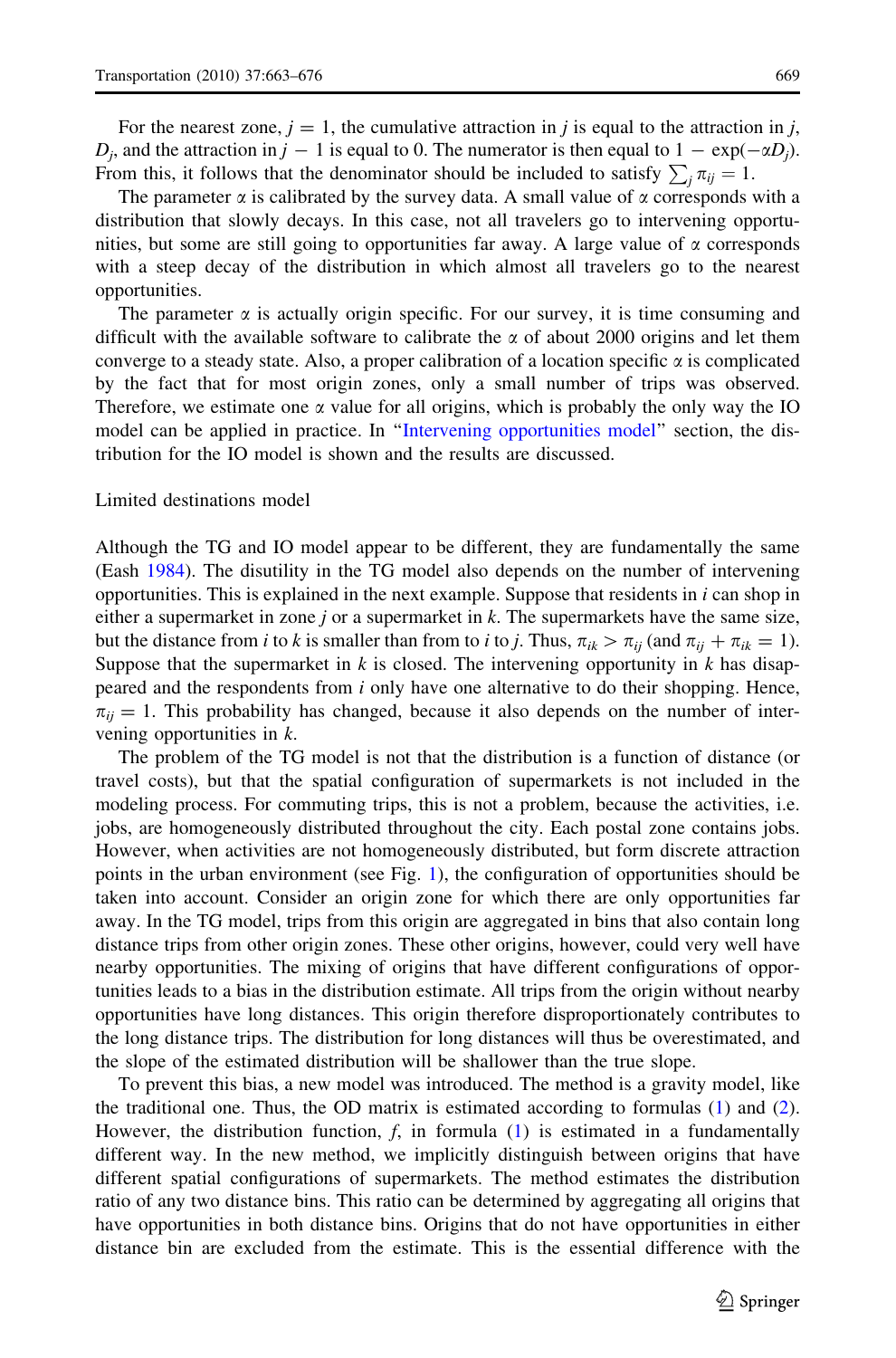<span id="page-7-0"></span>traditional method in which all origins are aggregated. According to formula [\(1\)](#page-4-0), the number of shopping trips from i to j,  $T_{ii}$ , is proportional to  $f_{ii}O_iD_i$ , or the distribution value,  $f_{ii}$ , is proportional to  $T_{ii}/(O_iD_k)$ . Thus, viewed from the origin i, the ratio between the distribution values for, let us say, destination zones j and m,  $f_{ij}/f_{im}$ , is equal to  $(T_{ij}/D_j)/(T_{im}/T_{ij})$  $D<sub>m</sub>$ ). Because the distribution value is proportional to the observed number of supermarket trips divided by the intrinsic attraction, the distribution ratio for two arbitrary distance bins  $k$  and  $l$  could be estimated in the following way.

$$
\frac{f^{\text{obs}}(d_k)}{f^{\text{obs}}(d_l)} = \frac{\sum_{i \in I_{kl}} \left( T^{\text{obs}}_{ik} / D^{\text{obs}}_{ik} \right)}{\sum_{i \in I_{kl}} \left( T^{\text{obs}}_{il} / D^{\text{obs}}_{il} \right)}, \quad \text{with } i \in I_{kl} \text{ if } D^{\text{obs}}_{ik} > 0 \text{ and } D^{\text{obs}}_{il} > 0 \tag{6}
$$

Where  $d_k$  and  $d_l$  are the (average) distances in bins k and l,  $T_{ik}^{obs}$  and  $T_{il}^{obs}$  are the total number of observed trips from origin  $i$  to all zones within distance bin  $k$  and  $l$ , respectively,  $D_{ik}^{\text{obs}}$  and  $D_{il}^{\text{obs}}$  are the total observed intrinsic attractions in those bins, viewed from origin *i*, and  $I_{kl}$  is the set of origins for which there are supermarkets in distance bins k and l. The method to obtain the distribution values is similar to the method used in the TG model as shown in Eq. [3](#page-5-0). However, in this case we made a distinction between the different spatial configurations of the origins, before estimating the distribution values from the data. Note that we first aggregated the numerator and denominator before dividing them by each other. In this way, the result is less sensitive to the variation between different origins.

We use the same nine distance bins as for the TG model. There are in total  $36 = 9*8/2$ pairs of distance bins. By setting the distribution value of the first bin,  $f^{obs}(d_1)$ , equal to 1, all distribution values can be calculated. Because there are more distribution ratio's than distance bins, distribution values can be calculated in different ways. The distribution value in distance bin 3, for example, follows from the ratio  $f^{obs}(d_3)/f^{obs}(d_1)$ , but also from the product of the ratio's  $f^{obs}(d_2)/f^{obs}(d_1)$  and  $f^{obs}(d_3)/f^{obs}(d_2)$ . These estimates are not necessarily similar. For each distance bin, we therefore took the averages of all possible combinations. It appears that this estimate is very comparable with the estimate for which the ratios between successive bins are used. The average estimate, however, can be quite different from the estimate for which the ratio with respect to the first distance bin is taken. The latter estimate is less reliable in our opinion, because the distribution would then be completely based on the first distance bin. In '['Limited destinations model](#page-9-0)'' section, the distribution values and function fit are shown and the results are discussed.

# Goodness of fit

To test the quality of each model, the log likelihood of the OD-matrix was calculated. This value shows the probability to obtain the observed OD-matrix given the assumed model parameters. The likelihood was calculated by multiplying the model probabilities of the individual observed trips from all origins to all destinations. Due to the large number of trips, the overall probability is very small. For a manageable comparison, the logarithm  $(log_{10})$  of the likelihood was taken. The higher the  $(log)$  likelihood value, the better the model performs. Because all individual trips from *i* to *j*, with observed trip frequency  $T_{ij}^{obs}$ , have the same probability  $\pi_{ii}$ , the log likelihood can be expressed in the following aggregated form:

$$
\log_{10} L = \sum_{i} \sum_{j} T_{ij}^{\text{obs}} \ln(\pi_{ij}) \tag{7}
$$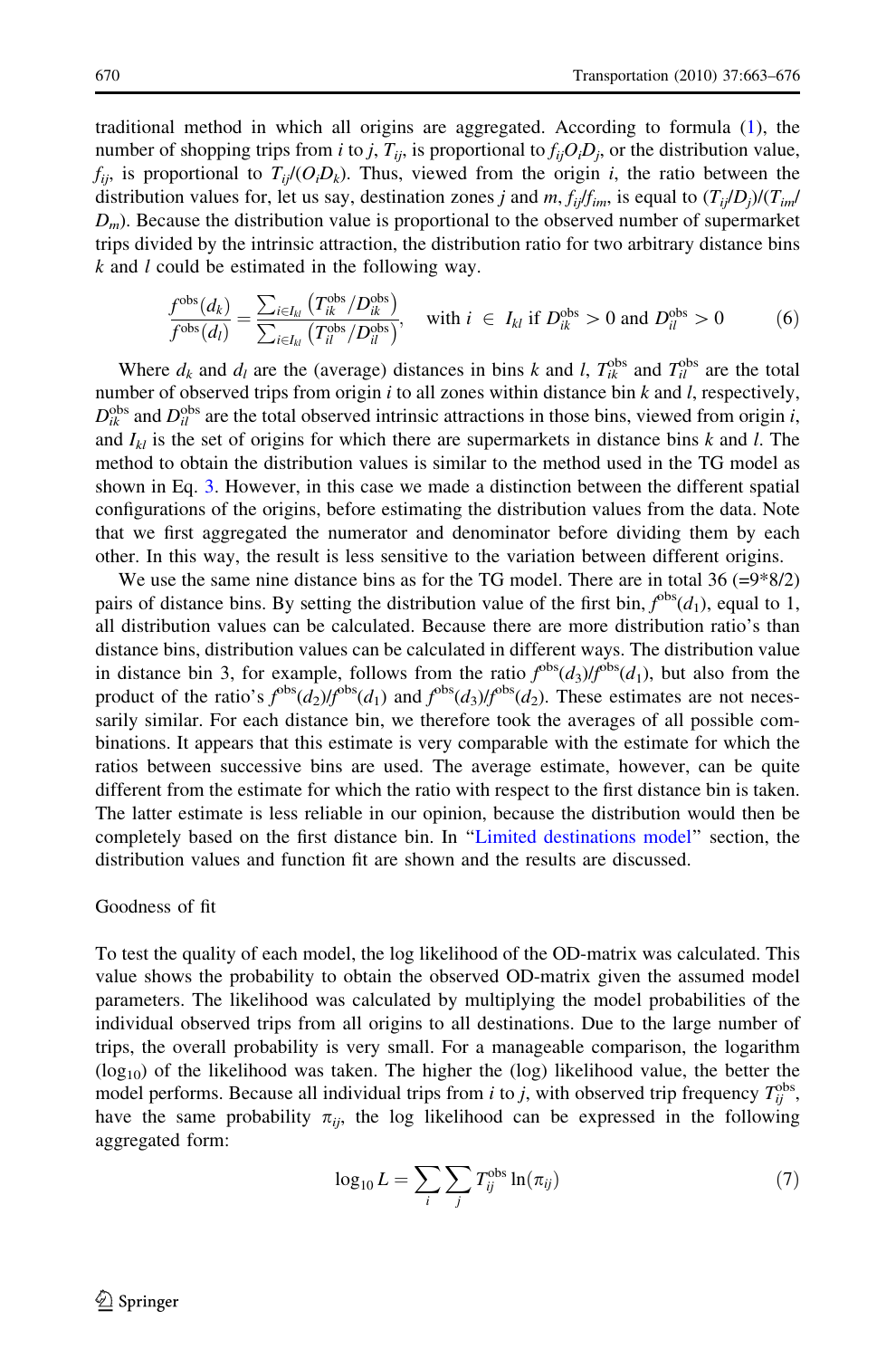## <span id="page-8-0"></span>Results

In this section, the results for the three different models are shown. The distribution functions are shown, and the quality is expressed by the log likelihood. In ''Traditional gravity model'' section, the results of the traditional gravity model are shown. In ''[Inter](#page-9-0)[vening opportunities model'](#page-9-0)' and ''[Limited destinations model](#page-9-0)'' sections, respectively, the results are shown for the intervening opportunities model and the limited destinations model. In "Validation" section, the results are validated. By comparing model and observed trip length characteristics, we show what the implications of the model results are.

## Traditional gravity model

We investigated which distribution function best describes the data. We find that the distribution can be adequately described by the following simple function form

$$
\ln f(d) = a + b * d^{\beta} \tag{8}
$$

First, the best value for the power  $\beta$  was estimated. In Fig. 2 we plotted the natural logarithm of the observed distribution values  $f<sup>obs</sup>$  versus the average Euclidean distance to the power 0.3,  $d^{0.3}$ . The figure shows that, except for the first bin, the observations are fitted rather well by a linear function (solid line). The result for the first bin is not unexpected, because the relation between travel time or distance and Euclidean distance is highly uncertain for this bin. In fact, it is likely that the travel time or distance is relatively high in the first bin (compared to the Euclidean distance), and that these parameters therefore would provide a better fit in theory. Excluding the first bin, a good fit is obtained when  $\beta = 0.3$ . According to the least-square method,  $\beta = 0.3$  provides the best linear fit. Given this value for  $\beta$ , the best fit was obtained with  $a = 5.86 \pm 0.11$  and  $b = -5.48 \pm 0.21$ .

The coefficient  $a$  is a scaling factor. In Eq. 8,  $a$  is an average for the whole sample. Normally, there are scaling factors for each row and/or column, which are determined by



Fig. 2 Distribution function for the traditional gravity model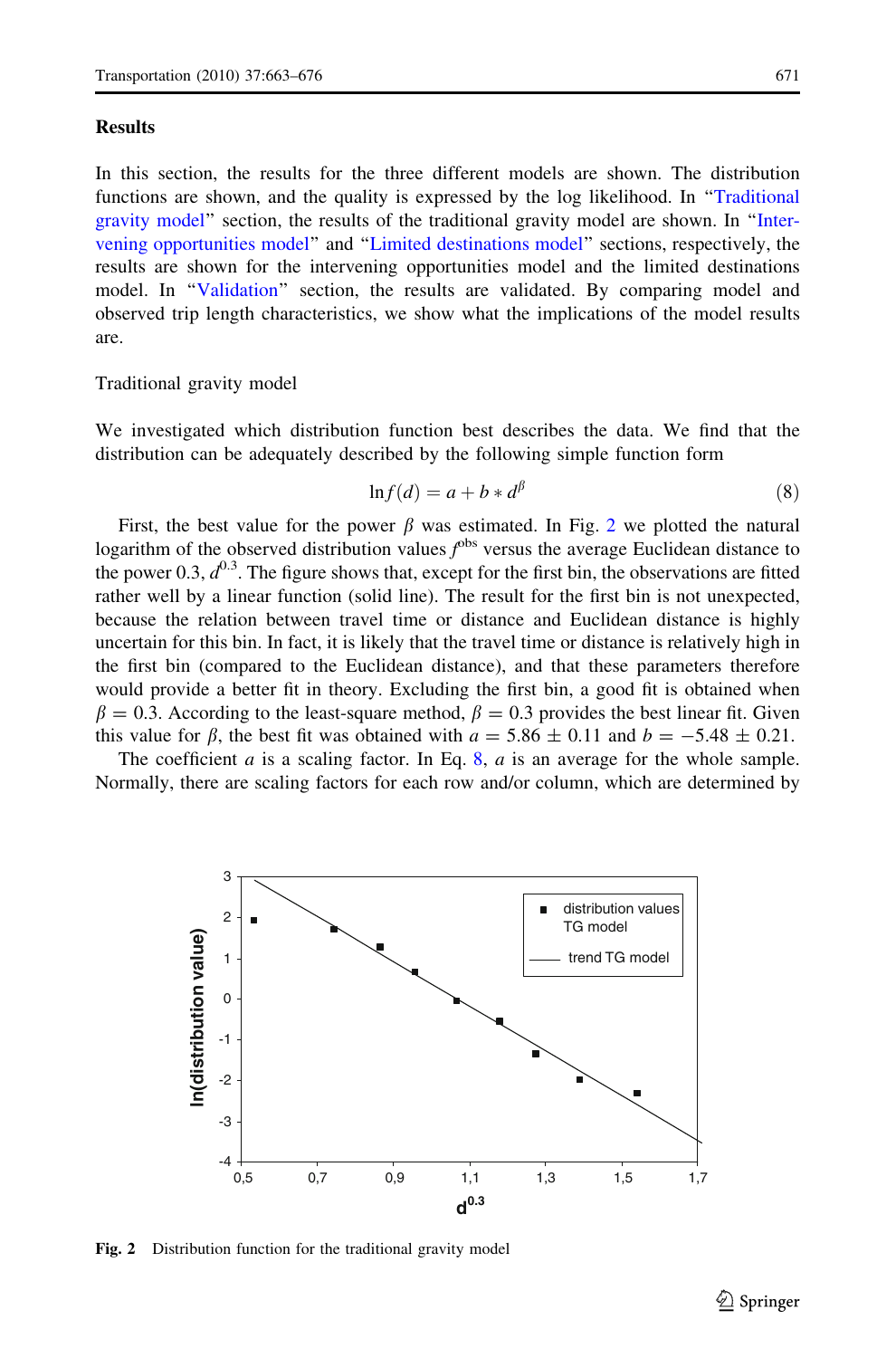<span id="page-9-0"></span>applying the method of Furness ([1970\)](#page-13-0). These scaling factors constrain the OD matrix in such way that the row and/or column totals are equal for observations and model. However, for the interpretation of the results, they are less relevant. The coefficient  $b$  is the slope. The slope is highly relevant. A shallow slope indicates that opportunities far away are still an alternative. A steep slope indicates that almost all trips will go to nearby opportunities if available. According to the bias as described in ''[Limited destinations](#page-6-0) model" section, it is expected that the slope is steeper in reality.

The log likelihood for this method is  $-6244$ . As mentioned, the log likelihood values are small due to the large OD-matrix (i.e. 1956 origins and 18 destination zones).

#### Intervening opportunities model

For the IO model, the value of the scale parameter  $\alpha$  in Eq. [5](#page-5-0) needs to be estimated. This was done by maximizing the log likelihood. We found that the log likelihood is maximized for  $\alpha = 0.00085$ . As mentioned before, calibration of the model was done assuming all origins have the same value for  $\alpha$ . This assumption might have resulted in a sub-optimal fit. However, the computational complexity is reduced considerably.

The (maximal) log likelihood for the IO method was  $-6593$ . This is significantly lower than that of the TG model. We therefore conclude that the estimated distribution function of the IO method is inferior to that of the estimate from the TG model.

## Limited destinations model

For the LD model the same approach was followed as for the traditional estimate ('['Tra-](#page-8-0)ditional gravity model" section). The best linear fit (Eq. [8](#page-8-0)) was obtained for  $\beta = 0.3$ . This is similar to the estimate in the TG model. In Fig. [3](#page-10-0), the natural logarithm of the observed distribution values  $f^{obs}$  is plotted against the average Euclidian distance to the power 0.3,  $d^{0.3}$  $d^{0.3}$  $d^{0.3}$ . Given this value for  $\beta$ , the best fit (solid line in Fig. 3) was obtained with  $a = 4.57 \pm 0.12$  and  $b = -6.71 \pm 0.20$ . The fit is quite good, although again the first bin is quite far off the trend line. As a reference the trend of the TG model is shown as well (dashed line in Fig. [3](#page-10-0)).

As expected, the slope  $b$  is significantly steeper for this model:  $-6.71$  compared to -5.48 in the TG model. It is assumed that there is no bias left, and that the LD model provides a better slope for the distribution function.

This result is also retrieved in the log likelihood estimate, which is  $-6166$  for the LD model. This is significantly higher compared to the log likelihood of  $-6244$  in the TG model. It is also significantly higher than the log likelihood of the IO model, which was -6593. One can therefore conclude that the LD yields the best distribution function.

## Validation

In the previous subsections, we compared the different distribution models. We concluded that LD is the best distribution model. However, the implications of this result are not clear yet. The likelihood measure is a rather theoretical measure after all. Trip length characteristics may provide better indicators to validate the model outcomes.

In Fig. [4](#page-10-0), we show the observed trip length frequencies. The figure illustrates that shoppers mainly choose nearby opportunities, because the frequency peaks at a distance between 250 and 500 m. However, a significant fraction of car trips still goes to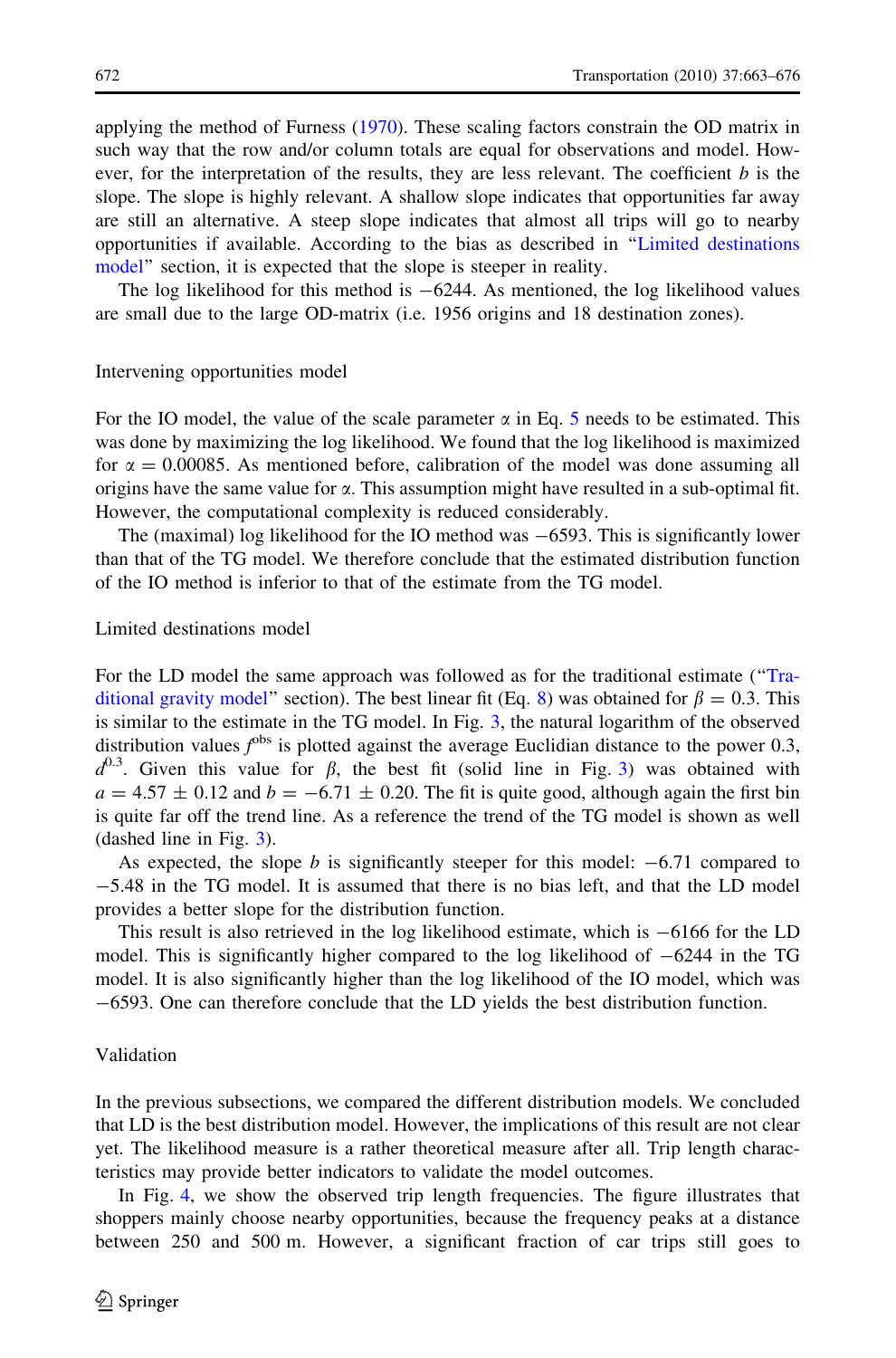<span id="page-10-0"></span>

Fig. 3 Distribution function for the limited destinations model compared to the TG model

supermarkets further away. This may have implications for flows on the urban network, because these trips are served by transit roads. Since the number of shopping trips is significant, the modeling of these trips should not be neglected. If trip length frequencies, for example, show that only the LD model is comparable with the observations, this would be enough reason to be concerned about traditional models.

The average trip length is perhaps the most simple validation measure. According to the survey, the average trip length is 888 m. This is very comparable with the average trip length from the LD model, which is 884 m. The TG model, however, yields a larger average trip length of 1033 m. This is an overestimation of about 16%, which is quite significant. The result is not unexpected. Because the slope of the distribution function is too shallow, longer trips are significantly overestimated in the TG model.

The IO model yields an average trip length of 911 m, which is quite comparable with the observed average trip length. This seems to be contradictory with the likelihood



Fig. 4 Observed trip length distribution in which the shares of the different modes are shown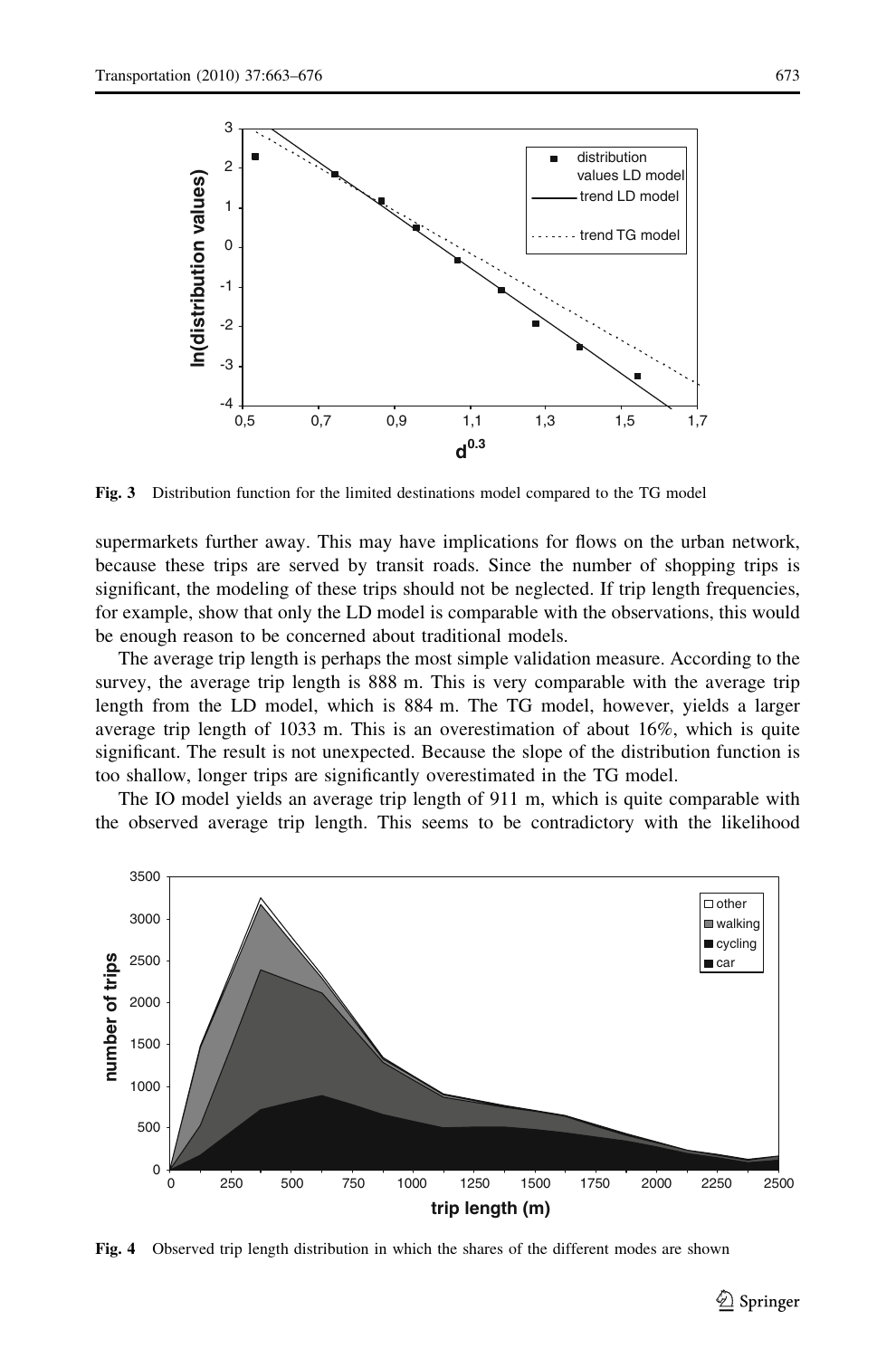<span id="page-11-0"></span>

Fig. 5 Comparison between the predicted number of trips by the models and the observed number of trips to the seven closest supermarkets. The supermarket with rank 1 is nearest to its origin, the one with rank 2, the second nearest, etc.

measure, which was worst for the IO model. However, in the IO model, the spatial rank of supermarkets, rather than the distances between consecutive supermarkets, is assumed to be decisive. Dependent on the spatial configuration of supermarkets (e.g. whether supermarkets are clustered or not), this assumption may lead to a wrong assignment of the number of trips to consecutive supermarkets. This is shown in Fig. 5, in which the percentages of trips to the seven closest supermarkets are plotted. For each origin, the seven closest supermarkets are ranked, i.e. the supermarket with rank 1 is nearest to that specific origin, supermarket with rank 2, the second nearest, etc. The number of trips to each ranked supermarket is then added to the total according to its rank.

The figure shows that the IO model underestimates the number of trips to the nearest supermarket, while it overestimates the number of trips to supermarkets with intermediate ranks (3, 4 and 5). The TG model also underestimates the number of trips to the nearest supermarket, but does not overestimate the number of trips to supermarkets with intermediate ranks. In fact, it overestimates the trip rates to higher ranked supermarkets further away. To keep the figure orderly, we do not show the percentages of the higher ranks.

Figure 5 shows that the LD percentages match the observed percentages quite well. Thus, from a comparison of likelihoods, average trip lengths and number of trips to the closest supermarket, we can conclude that the LD model is superior to the two other models.

#### **Conclusions**

We introduced a new trip distribution model, the limited destinations (LD) model, for destinations that are not homogeneously distributed. Its performance was tested on a survey with reported grocery shopping trips in the Dutch city of Almelo. The results show that the LD model is reliable and that it outperforms the traditional gravity (TG) and intervening opportunities (IO) model.

The TG model implicitly assumes a homogeneous distribution of opportunities, and therefore does not pay special attention to the specific spatial configuration of destinations.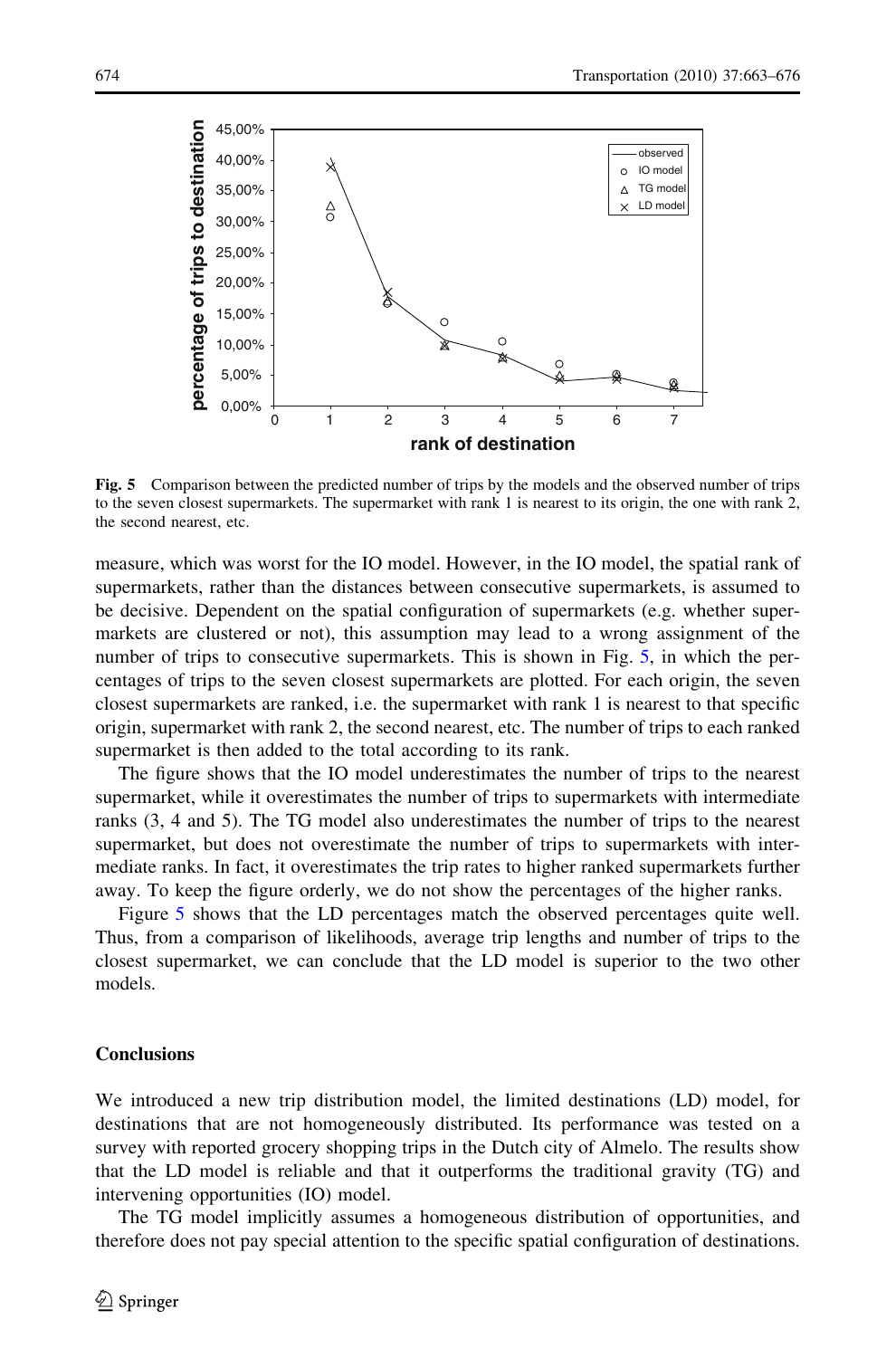<span id="page-12-0"></span>As a result, the TG model overestimates the number of relatively long trips. The traditional IO model does not take the travel costs into account. As a result, it does not assign the right number of trips to consecutive destinations.

The LD model is a gravity model that combines the advantages of a TG and IO model. It describes the distribution as a simple function of Euclidean distance, which is a measure of travel costs. At the same time, it explicitly takes the spatial configuration of opportunities into account, without introducing a lot of extra computational time. As a result, the model has the highest likelihood to reproduce the observations. Compared to the observations, it also shows similar trip length characteristics.

The new distribution model was tested for grocery shopping trips, but can also be used for other trip purposes. In general, the model is suitable for distributing trips from a large number of origins over a small number of destinations. The distribution of recreational trips on a local scale (e.g. parks), on a regional scale (e.g. nature reserves) or on a national scale (e.g. amusement parks) can probably also better be estimated with the LD model. This may be tested in future studies.

A general problem is how to determine the deterrence. In this case the deterrence is assumed to be directly related to the Euclidean distance. Network distances or actual travel times would probably be better indicators for the deterrence, but these variables are more difficult to obtain. It might be possible that the fit will improve if the distribution is described as a function of network distance or travel time. We assume, however, that uncertainties in these estimates would yield less reliable results in the end. Besides travel time or distance, the deterrence may also depend on other spatial factors. Trip chaining may influence the distribution, i.e. the choice of a supermarket does not only depend on its location with respect to the residence, but also on the locations of other activities, e.g. (Bernardin et al. 2008). The Omnibus survey only provides information of home-bound trips. However, we think that the results from this study are still very useful, because about 80% of shopping trips in the Netherlands are home-bound according to MON.

The observed trip length frequencies show that a significant fraction of grocery shoppers does not shop at the nearest supermarket. As grocery shopping trips form a large fraction of car trips within cities, we suggest that the distribution model of grocery shopping is quite relevant for the prediction of urban traffic flows.

Acknowledgements We want to thank the municipality of Almelo for providing us the survey data. This research is funded by Transumo.

Open Access This article is distributed under the terms of the Creative Commons Attribution Noncommercial License which permits any noncommercial use, distribution, and reproduction in any medium, provided the original author(s) and source are credited.

#### References

Akwawua, S., Pooler, J.: The development of an intervening opportunities model with spatial dominance effects. J. Geogr. Syst. 3, 69–86 (2001)

Bernardin, V.L., Koppelman, F., Boyce, D.: Enhanced destination choice models incorporating agglomeration related to trip chaining while controlling for spatial competition. In: Proceedings of the TRB Congress, Washington, 2008

Cascetta, E., Pagliara, F., Papola, A.: Alternative approaches to trip distribution modelling: a retrospective review and suggestions for combining different approaches. Pap. Reg. Sci. 86/4, 597–620 (2007)

Clarke, M., Dix, M., Jones, P.: Error and uncertainty in travel surveys. Transportation 10, 105–126 (1981)